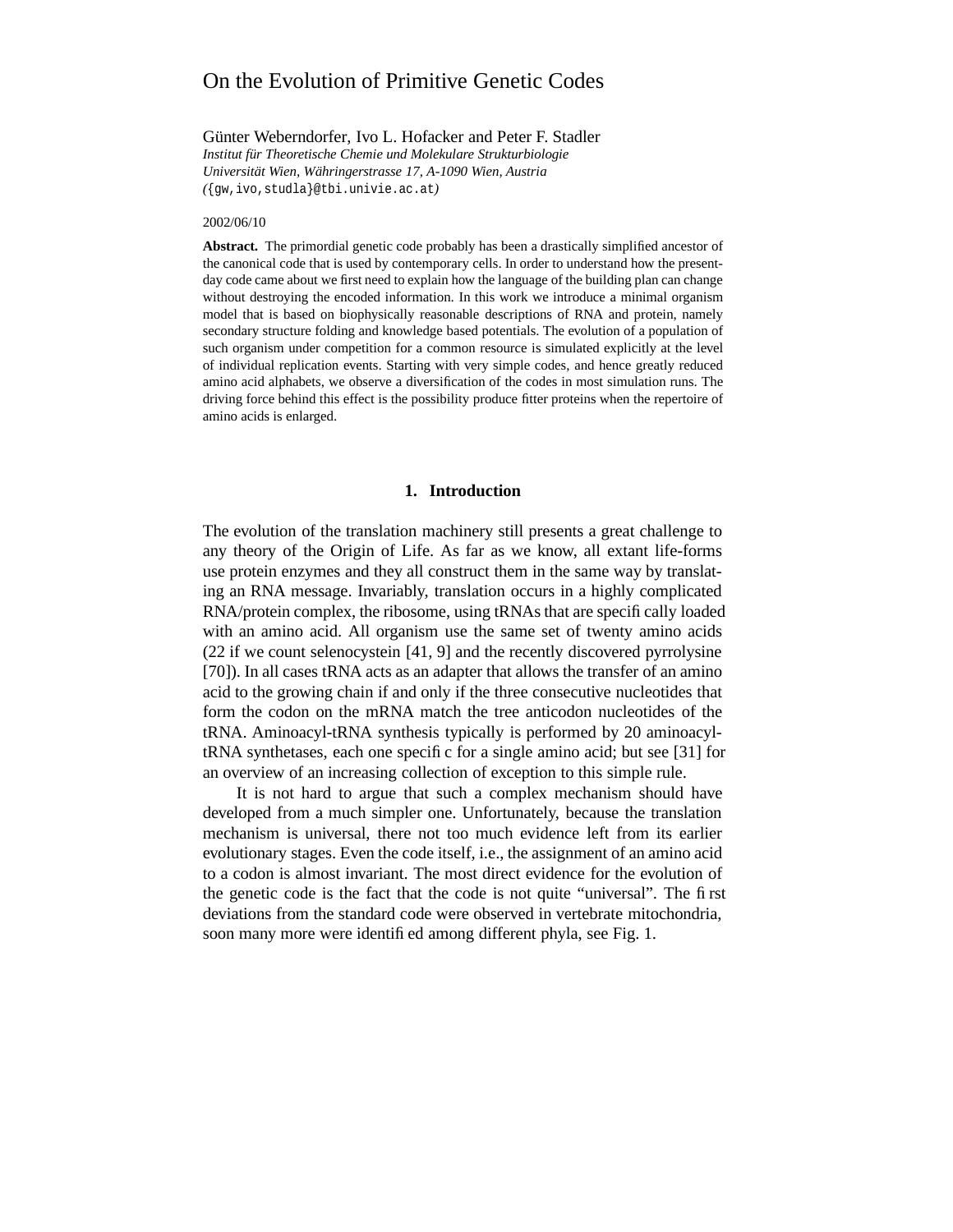

*Figure 1.* The genetic code shows variations among different species that can be represented as a tree-like graph. The black square marks the so-called *universal* or standard code. The definitions of the code variants were obtained from the National Center for Biotechnology Information (NCBI) website http://www.ncbi.nlm.nih.gov/.

All known non-standard codes, however, appear to be secondarily derived [52]. Interestingly, some changes occur independently in related linages implying multiple changes within a short period of time during evolution. Several codons seem to be more easy changeable and were assigned to different amino acids. For instance AGG has been reassigned from Arg to Ser, Gly, and STOP. In particular, STOP-codons seem to be an evolutionary degree of freedom. Their neutrality may be achieved due to their rareness (they occur once per gene) and the fact that transcriptional release factors are easy to change [53].

Another factor that may make codon reassignment evolutionary feasible is variations in codon frequencies. In fact, codon usage can vary dramatically between different species; see [16] for a recent review and [37] for a discussion the context of the genetic code.

It has been argued repeatedly by different authors that the Universal Code is optimal or near optimal in some sense. For example, Freeland *et*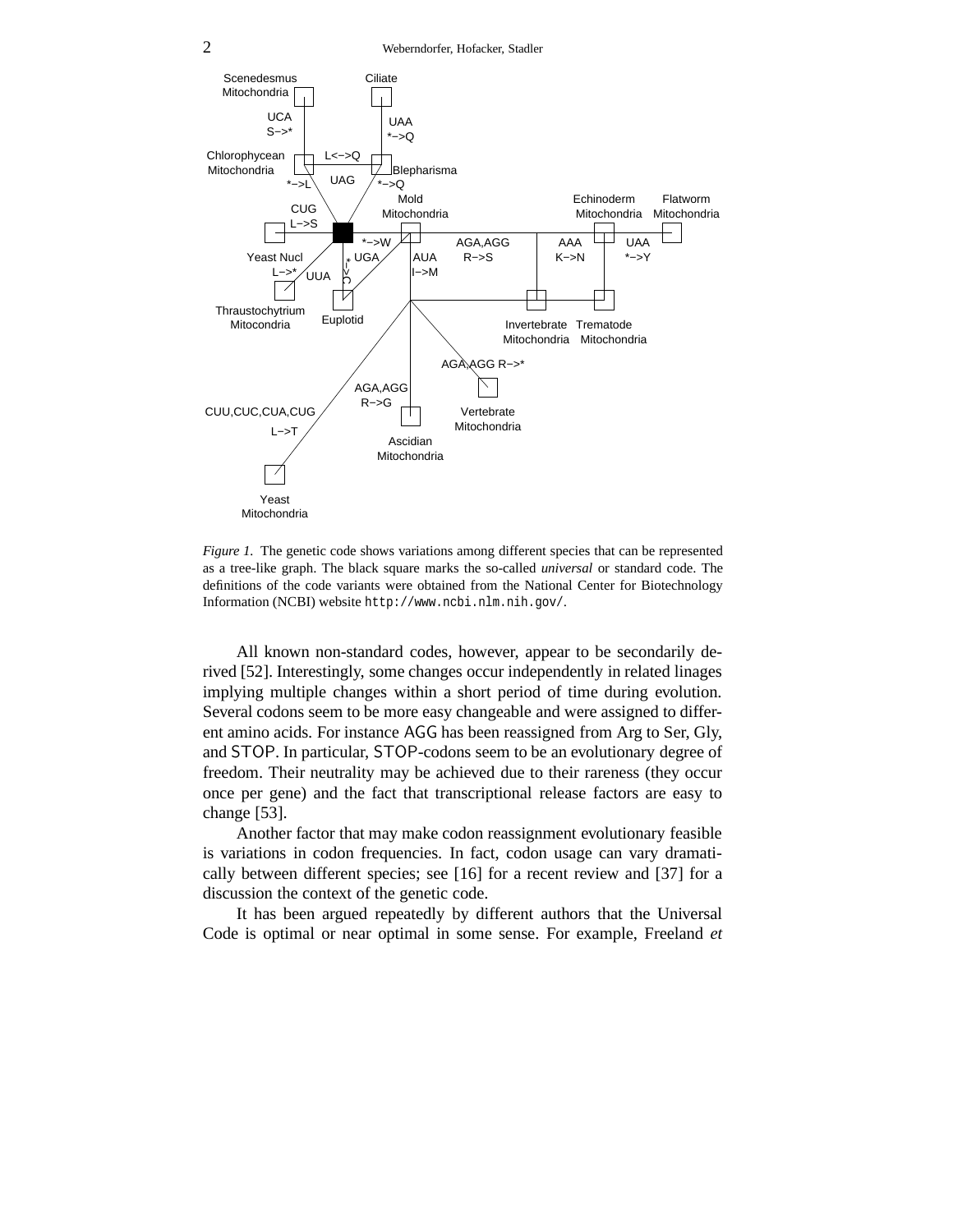*al.* [21] show that the Universal Code is near optimal in terms of error minimization, adaptation for double-strand coding is discussed in [39]. In [45] a balance of robustness and changeability is advocated, the approach in [1] focuses on amino acid properties.

While the idea that the genetic code evolves towards more robust coding properties is compelling, it is by no means clear how such mutations are *accessible*. Indeed, the rewired code must be at least neutral at the level of the proteins that it produces. The selection pressures towards robustness is weak: evolution towards robustness and evolvability is a second order effect that can prevail only if the organizational changes do not cause immediate fitness losses [74, 75, 77].

Possible mechanisms of evolvability of genetic codes are reviewed in [36]: Code modifications can originate from changes in several components of the the translation apparatus, e.g.:

- Mutations of the identity elements of tRNA elements may change the specificity of aminoacylation. The tRNA may then be loaded with a different amino acid or loading may become ambiguous
- Mutation of the anticodon of the tRNA will cause the incorporation of a wrong amino acid (unless the anticodon is part of the identity elements, which is not always the case.
- Mutation of the Aminoacyl synthetase gene might lead to a change in the loading specificity.

In general, however, such changes will be deleterious because every protein that contains the modified codon will be affected.

In recent years three mechanisms of codon changes especially in mitochondria were published and each of them predicts certain codon changes that have not yet been observed.

- (1) The **Codon Capture Hypothesis** [52] states that specific codons disappeared from the code by AT or GC pressure. Hence mutations in the tRNAs coding for these codons are neutral. If if the pressure is reduced the codons reappear and may now code for a different amino acid. Support for this theory comes from the mitochondrial codes, where genes are AT rich and small.
- (2) **Ambiguous Intermediate Hypothesis** [83] proposes that codons undergo a period of ambiguity instead of disappearing when their meaning changes. This idea is supported by that fact that RNA in some cases mis-pairs:  $G \cdot A$  and  $C \cdot A$  pairs may occur at the third codon positions and  $G \cdot U$  pairs may even occur at the first codon position. Support also comes from yeast, where a mistranslation between Ser and Leu at the CUG has been reported.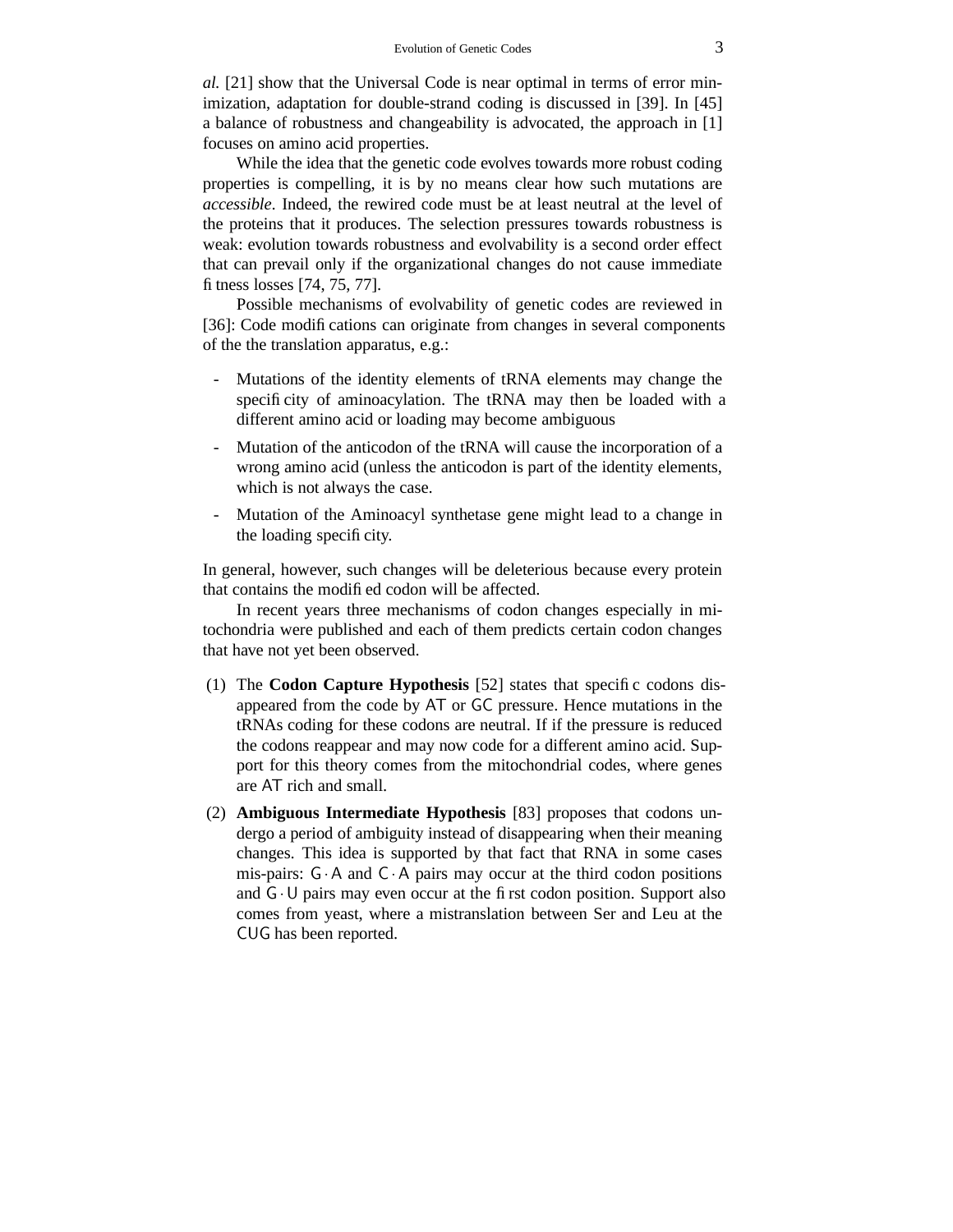(3) The **Genome Streamlining Hypothesis** [3] assumes that the simplification of the translation apparatus is the driving force for codon reassignment in mitochondria. Reduction of the genome size has a direct selective advantage, and even the size of a single tRNA is significant for very small genomes. This is the driving force for the loss of tRNAs and hence codons.

In this contribution we describe detailed mechanistic simulations of a simplified (proto)organism that show that the genetic code can indeed evolve in the presence of strong selection on the encoded polypeptides. This approach differs from previous arguments for the adaptive nature of the code in that we need not assume a direct selection pressure on higher order properties such as evolvability. Indeed, or model is based on the reproductive success of individuals which depends only on the quality of the encoded proteins, not on the code that they use. The evolution of the encoding is therefore an emergent property in our model.

### **2. The Minimal Organism Model of Genetic Code Evolution**

The current implementation of the Neo-Darwinian framework in the form of population genetics or quantitative genetics in essence deals with selection and is hence insufficient to describe features of phenotypic evolution such as innovation [48]. The reason is that before selection can determine the fate of a new phenotype, that phenotype must first be produced, or *accessed*, by means of variational mechanisms [17]. As far as we know, all *heritable* variations of a phenotype must occur through genetic mutation. The accessibility of a phenotype is therefore determined by the *genotype-phenotype map* which determines how phenotypes vary with genotypes [43, 78, 20, 71].

A meaningful model of evolutionary innovation, and this includes any model evolutionary model of the genetic code, must therefore make explicit assumptions on the properties of the genotype-phenotype map. In fact, the genotype-phenotype map must be modeled explicitly based on known principles of physics, chemistry, and molecular biology in order to obtain a meaningful implementation of phenotypic accessibility.

This approach was tremendously successful in the case of RNA evolution. RNA folding from sequences to secondary structures can be used as a biophysically realistic, yet extremely simplified toy-model of a genotypephenotype map. Simulated populations of replicating and mutating sequences under selection exhibit many phenomena known from organismal evolution: neutral drift, punctuated change, plasticity, environmental and genetic canalization, and the emergence of modularity, see e.g. [18, 62, 30, 20, 2]. Laboratory experiments [69, 42, 73] have generated phenomena consistent with these patterns.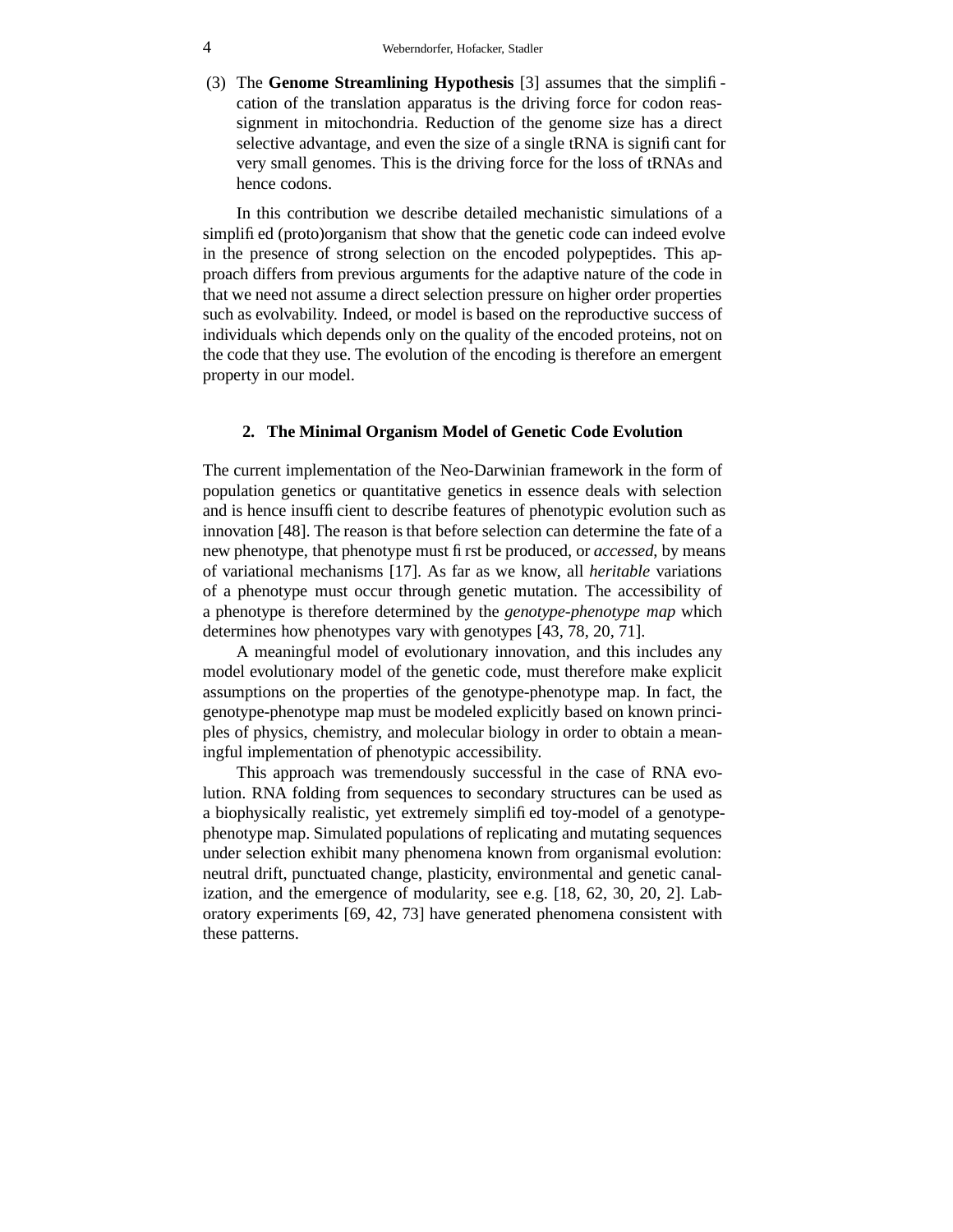Even a minimal model for the evolution of the genetic code is necessarily much more complex. It must deal with all the key players of the translation machinery in order to provide a meaningful description of the accessibility of variant codes. In addition, it must include a biophysically reasonable fitness function.

We base our model on the assumption of an RNA World [22, 7] as a predecessor of our present DNA/RNA/Protein biology. For a recent review of the arguments for and against an RNA World Era see [82]. We emphasize, however, that we make no claim as to whether RNA was the primordial biopolymer or whether it was preceded by other, simpler molecules such as PNAs [38], that might be more plausible in terms of prebiotic synthesis [50].

The simulations presented here are motivated by a specific model organism, Fig. 2 at a (very) late stage of the RNA world, just after tRNA-based peptide synthesis has been invented and the power of protein-enzyme catalysis is utilized for replication. The main features of our hypothetical primitive cell, which we interpret as a distant ancestor of the last universal common ancestor [54, 81] are the following:

- (1) *RNA genome.* It is generally believed that RNA as a molecular carrier of genomic evolution was only later replaced by by DNA genomes. A possible explanation for the advantage of DNA in larger genomes in terms of the mechanism of homologous recombination is described in [63], although it the reason may simply be the greater chemical stability of DNA.
- (2) *RNA-ribosome.* Evidence form both *in vitro* studies [35, 51] and the analysis of the atomic structure [55] reveals that the ribosome is first and foremost a ribozyme. On the other hand, no isolated protein, or mixture of proteins, has ever been shown to catalyze the peptidyl-transferase reaction [25]. Furthermore, even present-day ribosomes can deal with a wide variety of amino acids, as exemplified by the incorporation of artificial amino acids by means of translation [44]. It seems reasonable, therefore, to assume that the ribosome performs its function independent of the amino acid alphabet that is used by the organism.
- (3) *tRNAs* acted as crucial adaptors presumably even in the earliest versions of the translation apparatus; they are mostly likely much older than the last common ancestor [13]. Each tRNA incorporates *two* codes: the codon/anti-codon code that reads the information from the mRNA and a second *operational code* [11, 58, 61] that determines the amino acid with which the tRNA is loaded. This second code is determined by the aminoacyl-synthetases.
- (4) *Ribozyme Aminoacyl synthetases.* The RNA world hypothesis implies that present-day mechanism of coded protein synthesis evolved from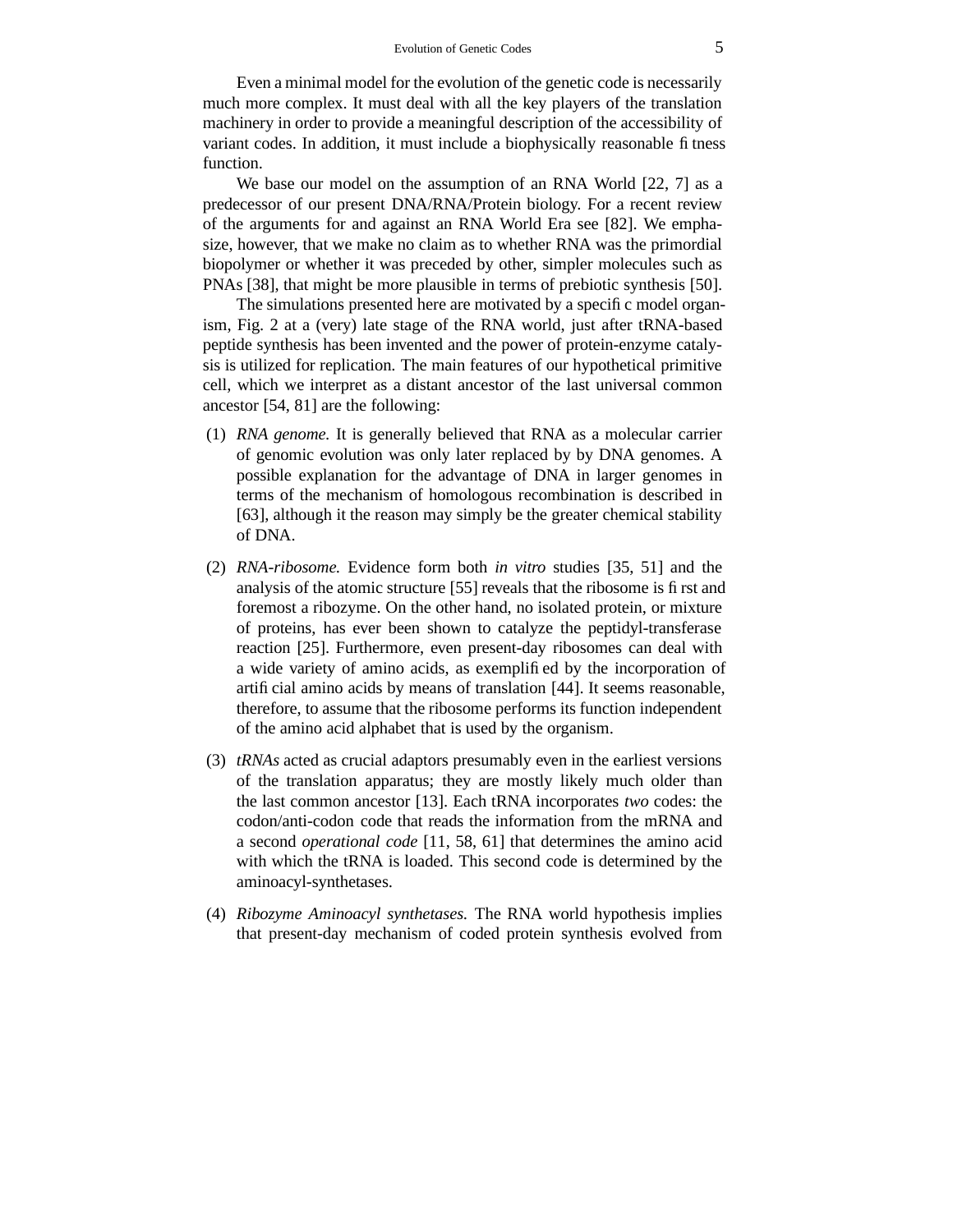ribozyme-catalyzed acyl-transfer reactions. The existence of specific aminoacyl-tRNA synthetase ribozymes has been demonstrated by means of *in vitro* evolution [40]. Furthermore, there is evidence that tRNAs predate their synthetases [56]. The present-day operational code is determined by an intricate pattern of sequence determinants that are recognized by the aminoacyl-synthetases; in the late RNA world it may have been as simple as the complementary recognition of the ribozyme designed by Lee *et al.*. There is ample evidence that amino acids may have acted as co-factors in the RNA world [59, 72]. It is plausible therefore that specific amino acid recognition and aminoacyl-transferring ribozymes have evolved long before the onset of translation.

- (5) *Protein Replicase.* Ribozymes with ligase-based replication activity [46] and true replicase activity [33] were recently obtained by *in vitro* evolution, lending additional credibility to the RNA world scenario. Once replication is protein dependent all modifications of the code have an immediate impact on survival. It is therefore sufficient in our model to consider a polypeptide replicase as the only protein component.
- (6) A *ribozyme based metabolism* is a convenient assumption in our setting because it need not be modeled explicitly. The wide range of chemical reactions, including carbon bond formation, that can be catalyzed by ribozymes [6, 67, 32] make this assumption even plausible.

Only a few of these components need to be modeled explicitly on the computer. We need a genomic sequence that has to be replicated, we need the tRNAs and an implementation of the operational code relating a tRNA sequence to a (set of) amino acids with which it is loaded, and we need a way of evaluating the replicase protein that is encoded on the genome. We don't have to implement the details of the replication process, the action of the ribosome, and the metabolism. This is equivalent to assuming that (i) the rate-limiting step in the "cell-cycle" of our model is the replication of the genome.

We remark that our ansatz allows an alternative interpretation as well: if we assume that replication is still RNA based and that the rate limiting step is a protein-enzyme based metabolism, we arrive at the same type of model.

### **3. Implementation of the Model Organism**

The genome of our model organism consists of the mRNA for the replicase protein and a variable number of tRNA genes.

In order to model the structural requirements on a tRNA that are imposed by the ribosome we require that each putative tRNA must fold into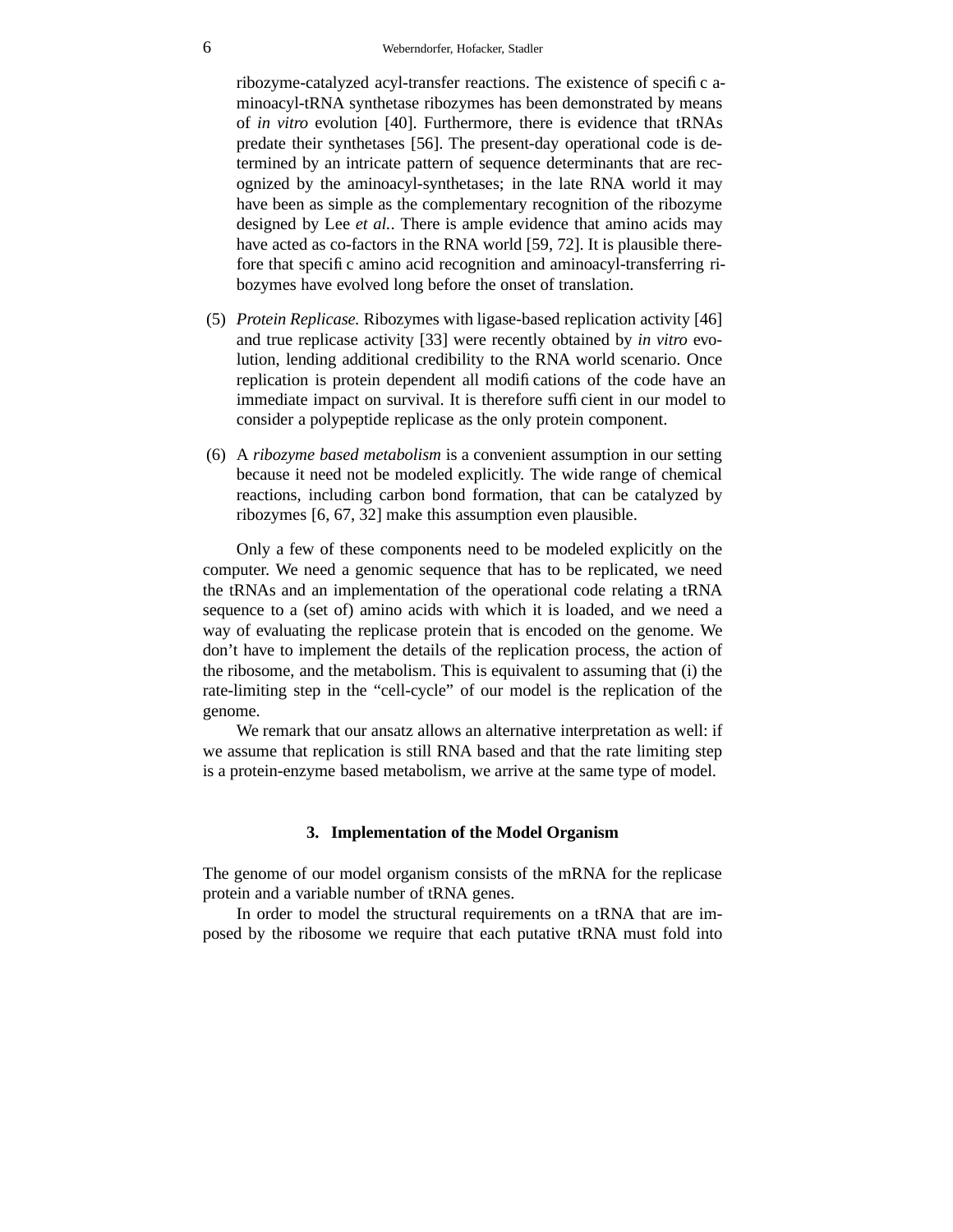

*Figure 2.* Model of a minimal organism with translation. It has a genome that carries genes for a protein replicase and tRNAs as well as a primitive translation apparatus and a system for loading tRNAs with amino acids. Neither the proto-ribosome nor the aminoacyl transferases are modeled in molecular detail. The protein sequence of the replicase determines rate and accuracy of replication. Translation proceeds by the usual rule of codon/anti-codon complementarity. The loading of a tRNA with a certain amino acid depends on a sequence determinants on the tRNA. The replication rate of the organism is determined by the replication rate of its genome.

the canonical cloverleaf structure that is characteristic for tRNAs, Fig. 3. RNA secondary structures can be predicted accurately and efficiently based on thermodynamic rules [85]. We use the implementation of the minimum energy folding from the Vienna RNA Package<sup>1</sup> [28]. For the purpose of our model, a functional tRNA is a sequence of length 76 whose secondary structure matches the regular expression given in Fig. 3.

There is no generally accepted model for the affinity of individual aminoacids to RNA sequences. We therefore employ a rather arbitrary table of amino acid assignments to the tRNAs that depends on the sequence of the anticodon loop and the two terminal nucleotides. The algorithm is described in the lower panel of Fig. 3.

A codon of the message is translated to the amino acid of the tRNA in the genome that has the anticodon sequence closest (in Hamming distance) to the complement of the codon. In case of equal hamming distance a match at the 1st codon position is preferred over 2nd, and 2nd over 3rd. The code may be ambiguous if two or more tRNAs match a codon equally well. In this case the assignment is done stochastically (but the assignment is then kept

<sup>1</sup> http://www.tbi.univie.ac.at/RNA/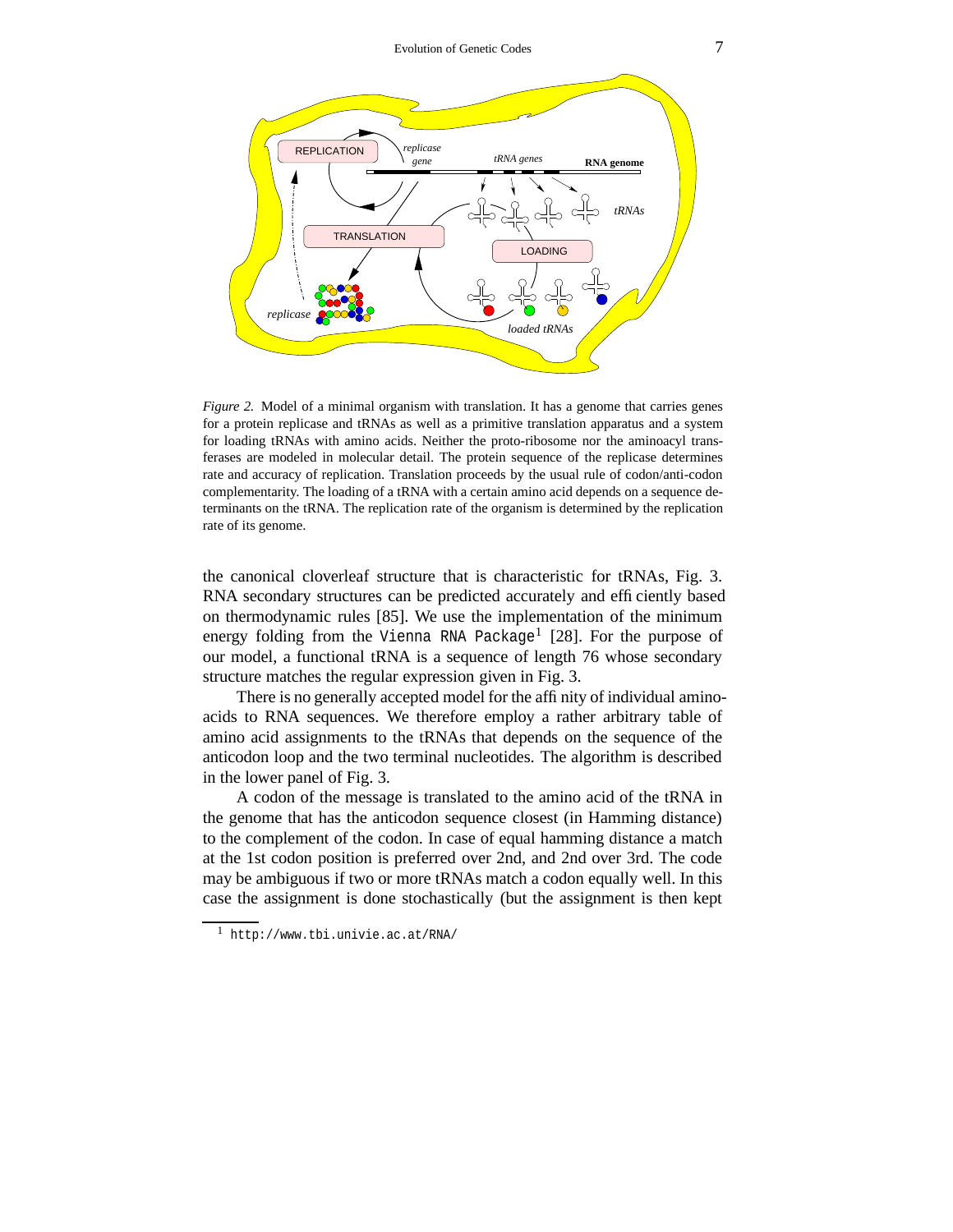

*Figure 3.* The canonical clover leave structure of a tRNA. L.h.s.: conventional drawing with the conserved nucleotides marked. The R.h.s. gives the perl-style regular expression that defined a tRNA for our purposes.

Given a correctly folded tRNA sequence the amino acid with which is loaded is computed by the following algorithm: (i) The determinants are the nucleotides 1, 76, and the anticodon loop. (ii) These are translated to a binary code using  $A=00$ ,  $U=01$ ,  $G=10$ , and  $C=11$ . (iii) The first and second five bits are combined using the "xor" operation to give a number between 0 and 31. (iv) This number is interpreted as an amino acid from the alphabet N,P, Q, A, R, S, C, T, D, E, V, F, W, G, H, Y, I, K, L, M or as a STOP signal. In this example the anti-codon is ACA, the corresponding codon is thus UGU, which is mapped to the leucine L.

fixed for the lifetime of the individual). The tRNAs that fold into the correct secondary structure together with the sequence dependent loading algorithm described in Fig.3 therefore determines the genetic code. The mRNA for the replicase is translated into its amino acid sequence according to this code.

The evaluation of the resulting protein is based on its structure. Of course we do not attempt to solve the folding problem. Instead we determine how well the amino acid sequence fits onto a target structure. We used the structure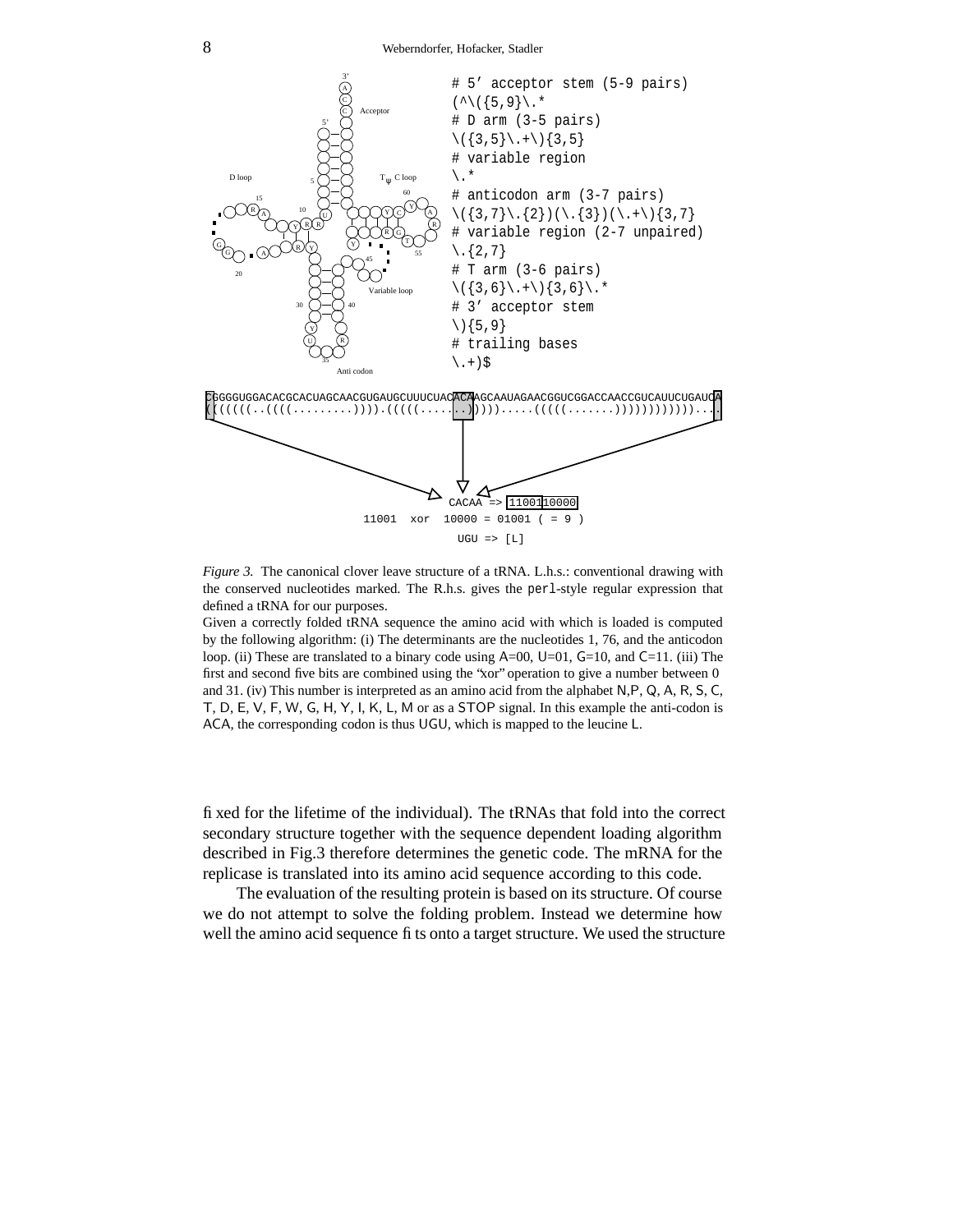of the T7 RNA polymerase, for which an X-ray structure with a resolution of 3.3Å, PDP file 4rnpA, is available [68], Fig. 4

Knowledge-based potential are well suited to discriminate between correctly folded and mis-folded proteins [27, 65, 66], an approach that was previously used to explore the sequence-structure map of proteins [5, 4]. For the sake of computational efficiency we do not use M. Sippl's PROSA-potential here. Instead we us a 4-point potential [80] that is based on Alexander Tropsha's Delauney tessellation potentials [49, 64, 84]. The idea of inverse folding [8] by means of knowledge-based potentials is to compare the energy  $W(x, \psi)$ of sequence *x* threaded onto structure  $\psi$  with the distribution of energies obtained from threading *x* onto a large library of unrelated protein structures. From  $W(x, \psi)$ , the mean  $\overline{W}(x)$  and the standard deviation  $\sigma_{W(x)}$  of this distribution one computes the *z-score*

$$
z(x,\Psi) = \frac{W(x,\Psi) - \overline{W}(x)}{\sigma_{W(x)}}
$$
(1)

which measure how well the sequence  $x$  fits onto structure  $\psi$ . It seems natural therefore to use  $z(x, 4rnpA)$  as fitness function.

The replicase also determines the replication accuracy. Certain positions at the active site are responsible for the identification of the template base, and direct the recruitment of a nucleotide for elongation. We used the deviation of local folding energies from the values for the wild-type sequence for these 21 amino acids. For the details we refer to the PhD dissertation of the first author [79].

In summary, therefore, our model organism has a genome **x** that (via its tRNAs) defines its genetic code and (via properties of the protein resulting from this code) determines its replication rate  $A_x$  and its replication accuracy, as measured by the single-digit error rate  $\mu_{\mathbf{x}}$ .

# **4. Simulation in a Tank Reactor**

The simplest experimental setup for observing a population over long periods of time is *serial transfer* [69], where at fixed time interval a tiny fraction of the population is transfered to a virgin growth medium. In chemical kinetics the *chemostat* (flow reactor) is preferred, where the population is fed a constant supply of nutrients and the total volume is kept constant. An approximate realization of an evolution reactor under constant organization is Husimi's *cellstat* [29]. From a theoretical point of view, serial transfer can be viewed as the discrete time version of the flow reactor; both lead to very similar dynamical behavior [26].

Both models are rather easily implemented on the computer. Sophisticated version are based on Gillespie's algorithm [23] that exactly simulates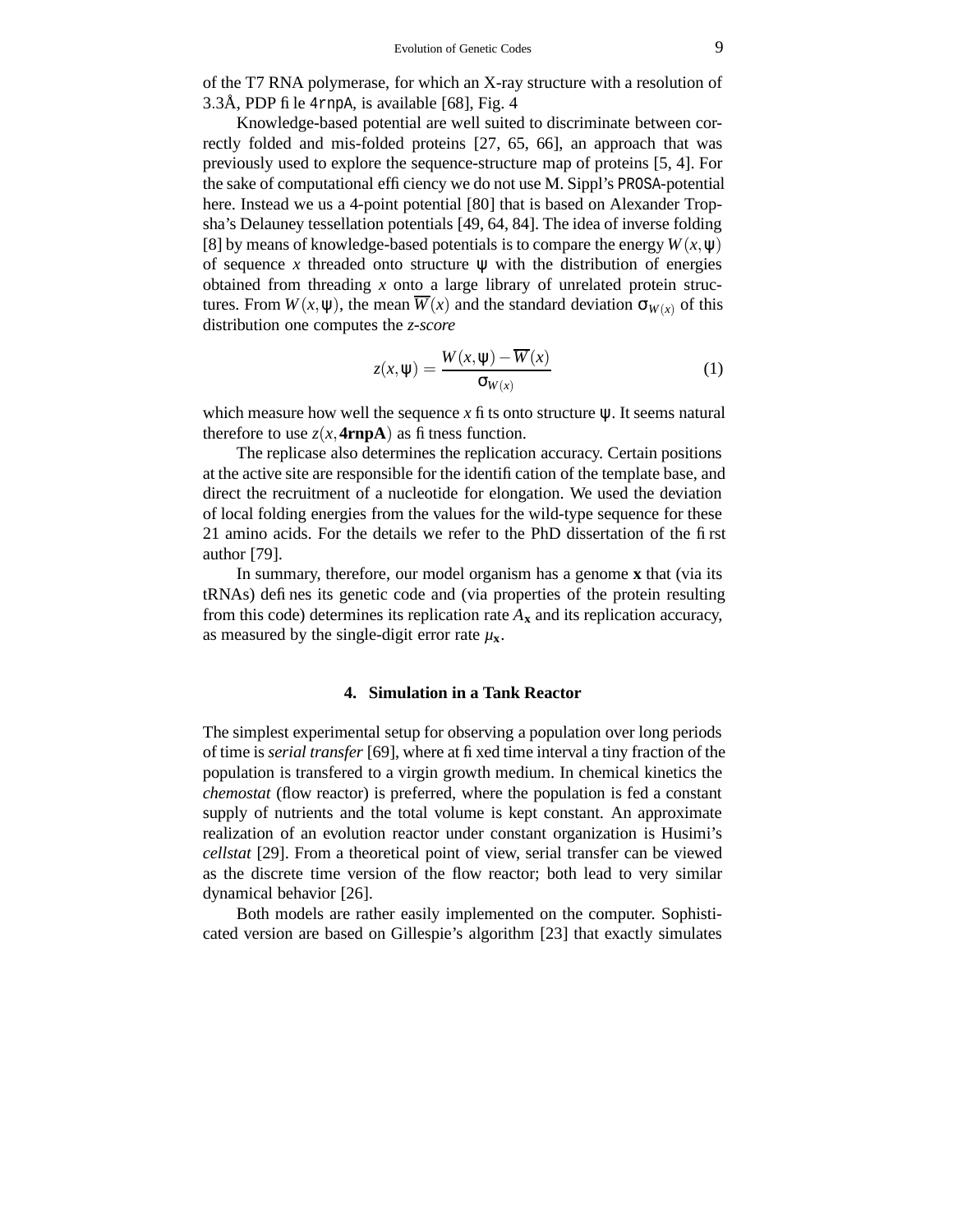

*Figure 4.* Delauney tessellation of the T7 RNA-polymerase structure 4rnpA. The red balls indicate the C<sup> $\alpha$ </sup> atoms. The energy  $W(x, 4\text{rnpA})$  is the sum of contributions  $U_{ijkl}$  for each tetrahedron that depend on the aminoacids at corners and their relative location along the chain, and a surface term for each triangle on the surface of the molecule [80].

the stochastic reaction kinetics of mutation and fitness proportional selection [19]. In order to save computer resources we resort to a somewhat simpler approximate scheme of *tournament selection* [24] where two individuals in the population are picked at random, their fitness is compared, and the fitter one is replicated. In order to limit the population size, the child organism replaces another randomly picked individual.

This reaction scheme in essence reproduces Eigen's quasi-species model [12, 14]

$$
\frac{dp_x}{dt} = \sum_{y} \{Q_{xy}A_y p_y - Q_{yx}A_x p_x\}
$$
 (2)

Here  $A_x$  is the replication rate of an organism with genome **x** and  $Q_{xy}$  is the mutation rate from **y** to **x**. If we consider only point mutations with a mutation probability of  $\mu$ **x** at each position, we get

$$
Q_{xy} = \left(\frac{\mu_y}{\alpha - 1}\right)^{d(x, y)} (1 - \mu_y)^{n - d(x, y)}
$$
(3)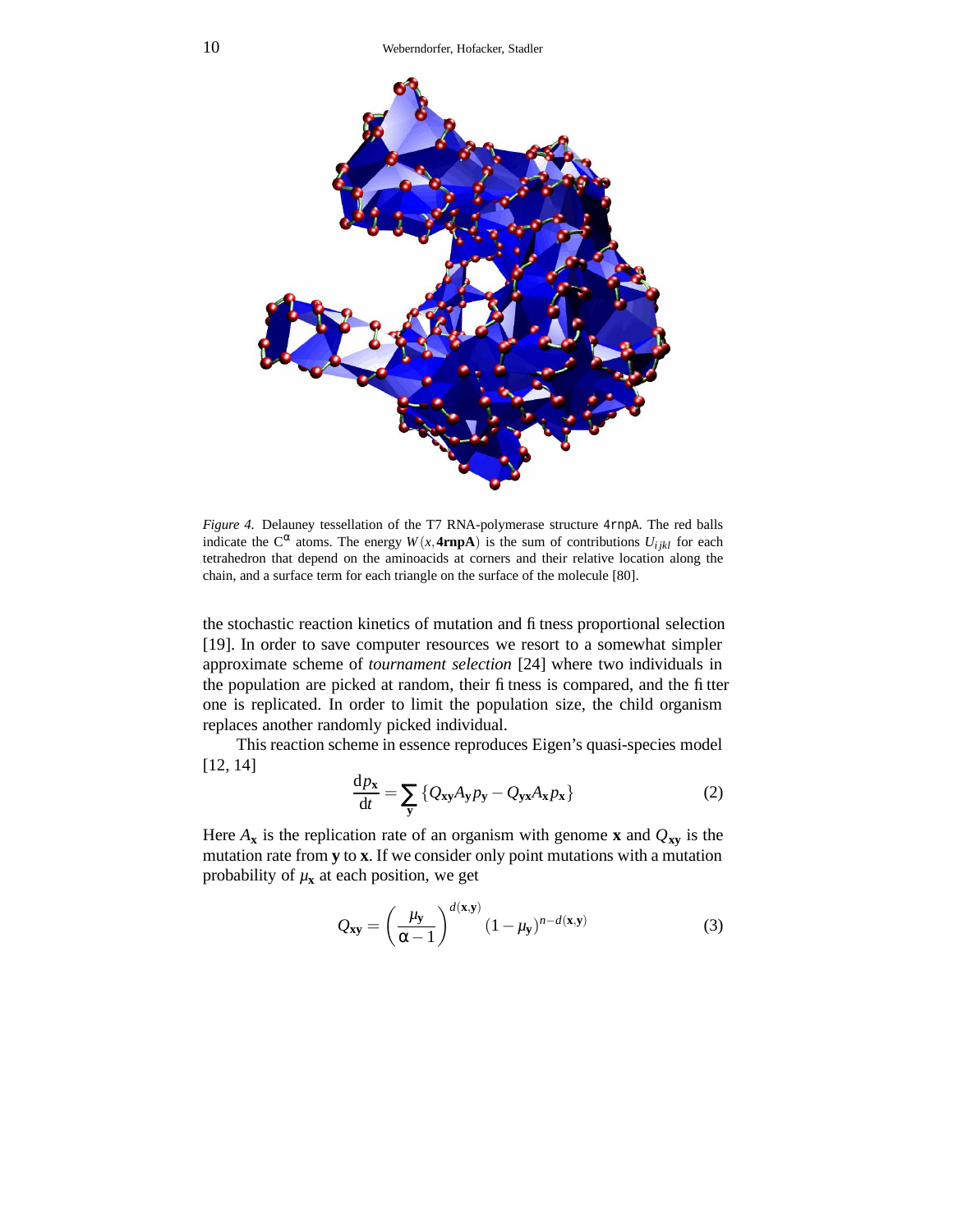where  $d(\mathbf{x}, \mathbf{y})$  is the Hamming distance between the parent and offspring genome. Equ.(2) described replication and point mutation. In contrast to the usual quasi-species model the error rate  $\mu_{\mathbf{x}}$  is an explicit function of the parental genome. Nevertheless, the model behaves dynamically just like a classical quasi-species: survival of the fittest leads to a predominant *master species* that is surrounded by a "tail" of mutants. If a mutant becomes fitter than the master, the population drifts toward this new species. The population avoids the error-threshold phenomenon by adjusting the mutation rate.

Gene duplication still is an important mechanism of genomic evolution, see e.g. [76]. Hence we include the duplication of tRNA genes as macromutation events. Mutation may then act on the duplicate genes and lead to diversification of the code.

We assume that a rudimentary coding system is already in place, i.e., we do not attempt to model the origin of coding itself. Thus an initial condition must be prepared consisting of a "primordial code" and a an associated gene for the replicase that leads to a non-zero replication rate.

It was shown in [5] by means of computer simulations that various small subsets of the amino acid alphabet can be used to design polypeptide sequences with native-like *z*-scores for known proteins. Experimental evidence is described e.g. in [10, 34, 60]. First we produce an inverse-folded protein sequence for 4rnpA by means of adaptive walks with a restricted amino acid alphabet as described in [5], then we use the initial code to reverse-translate it into a mRNA. The tRNAs for the initial genome are produced by inverse RNA folding with prescribed nucleotides at the determinant positions using the program RNAinverse for the Vienna RNA Package [28]. The simulation is then started with the tank reactor filled with *N* identical copies of the "primordial organism".

#### **5. Results**

#### 5.1. EXPANSION OF TWO-AMINO-ACID ALPHABETS

The simplest conceivable initial alphabets distinguish only between one hydrophilic and one hydrophobic amino acid. One of these simulations is discussed in some details in Fig. 5. In some runs no new amino acid is incorporated within some  $10<sup>7</sup>$  replication events. In most simulation runs, however, we find 4-7 amino acids at the end of the simulation, often with one or two additional ones that were invented and managed to spread through the population but were forgotten at later stage.

As a global indicator of evolutionary progress we consider the average fitness  $\overline{F}$  of the population as a function of time. The diversity of encoded amino acids in the population is conveniently measured by the "amino acid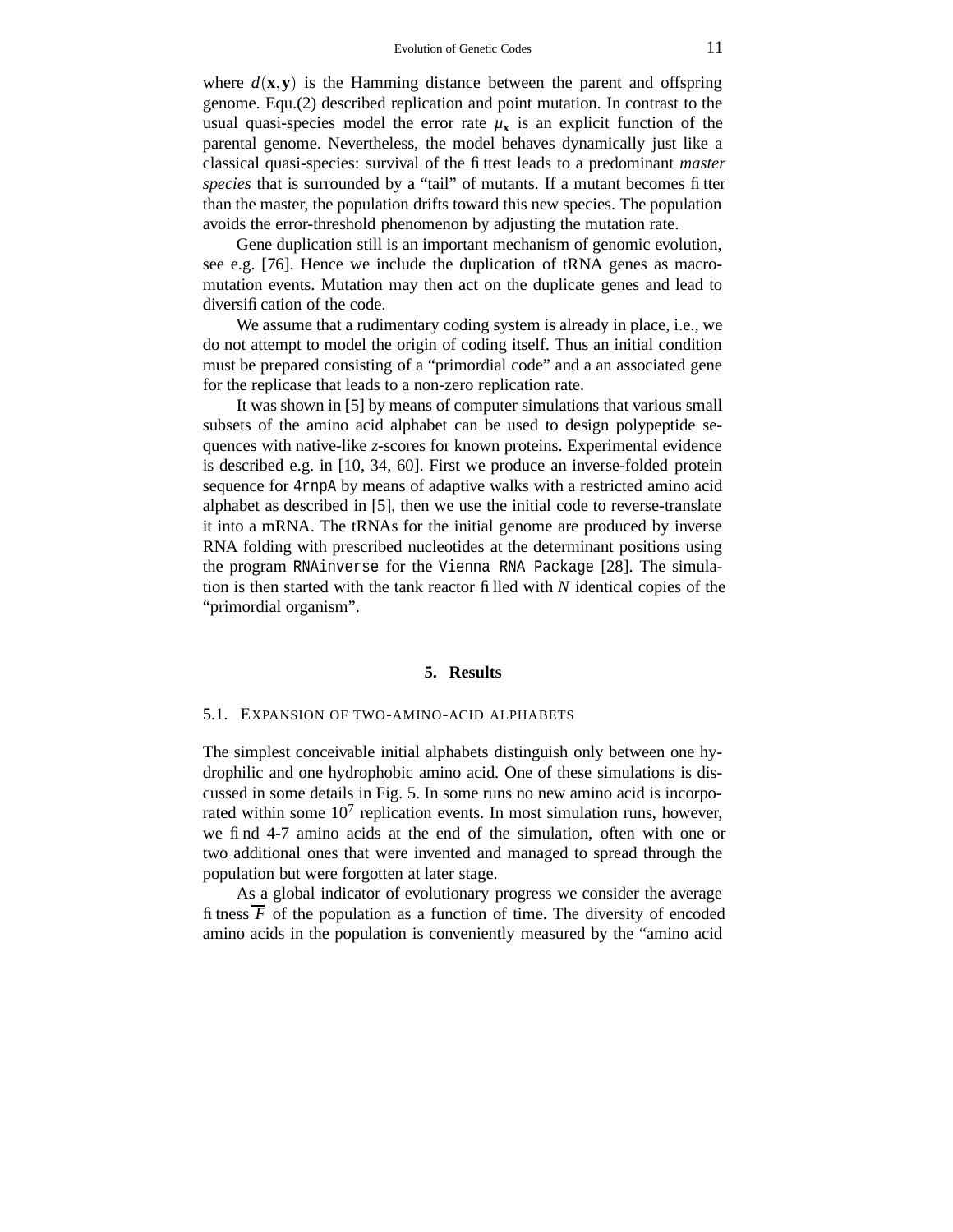

*Figure 5.* Extension of the LD amino acid alphabet as a function of simulation time. The upper plot shows the fraction of individuals in the population that use an amino acid (in gray scale). The lower panel displays the time evolution of (from top to bottom) the fitness, the codon usage entropy  $S_c$ , and the amino acid entropy  $S_A$ . The jump in  $S_A$  around  $t = 7000$  occurs when the AAU codon is reassigned from L to N. Only 16% of the simulation run is shown, but no further innovations occured.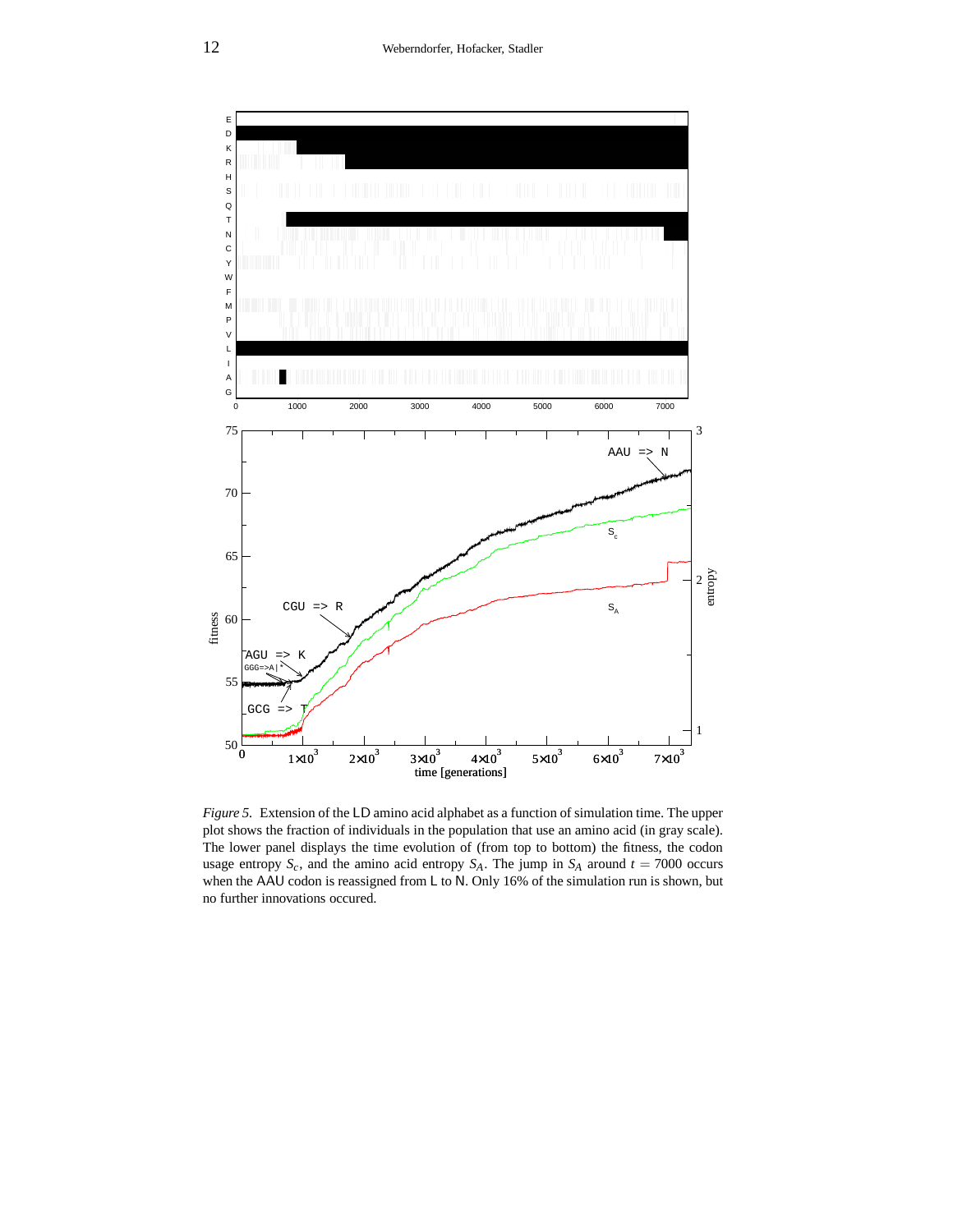entropy"

$$
S_A = -\sum_a f_a \log_2 f_a \tag{4}
$$

where  $f_a$  is the fraction of amino acids  $a$  in an organism's replicase. Analogously, the frequencies of codon usage can be used to compute a "codon usage entropy"  $S_c$ . Both the average fitness and the entropy measures increase with time. The increase of  $\overline{F}$  is implicit in the model [12]; the increase of the entropy measures, on the other hand, describe the increase in the complexity of the evolving codes. We expect  $S_A \approx S_c$  if there is only one codon in use for each amino acid. We observe, however, that  $S_c > S_A$ , indicating that the redundancies in the code yield to diversification in codon usage. On the other hand, the value of  $S_c \approx 2.5$ bit at the end of the run in Fig. 5 is much smaller than the theoretical maximum of  $3 \times 2$ bit for a nucleotide triplets. The slow increase in *S<sup>A</sup>* and *S<sup>c</sup>* shows that amino acid innovation occur via rare codons, whose usage in the genome increases as a consequence of subsequent mutations. In some cases a codon that is already commonly used for a redundantly coded amino acid is reassigned, i.e., the code is refined. Such an event can be detected form a comparison of the two entropy curves: The codon entropy *S<sup>c</sup>* remains smooth while the amino acid entropy *S<sup>A</sup>* sharply increases because of the novel amino acid. An example of such a refinement event can be seen in Fig. 5.

Simulations that were started with small alphabets (e.g. LD) tend in a first phase to reach "codon coverage". By codon coverage we mean that each group of codons (ANN, UNN, GNN, and CNN) is translated unambiguously to a different amino acid. Only in a later phase further refinements of the code are observed. This is a consequence of the assignment of tRNAs to codons described in Section 3 which implies that the first codon position is more important for the matching than the second and the third.

As soon as a modification of the alphabet is fixated in the population, a further innovation becomes less likely because over the following thousands of generations fitness advantages can be drawn rather easily from spreading the usage of the novel amino acid. As the number of innovations past codon coverage is small we have not been able to extract a common pattern from the further expansion steps.

### 5.2. EXPERIMENTS WITH LARGER ALPHABETS

The amino acid alphabet AKGV, with codons of the form GNC was proposed as the primordial amino acid alphabet in [15], the alphabet ADLG is another candidate [47] for the primordial one; the restriction of inverse folding to this alphabet was studied in some detail in [5]. Computations using knowledgebased potentials suggest that this alphabet allows inverse folding of a variety of present day protein structures. A phage display experiment [57] resem-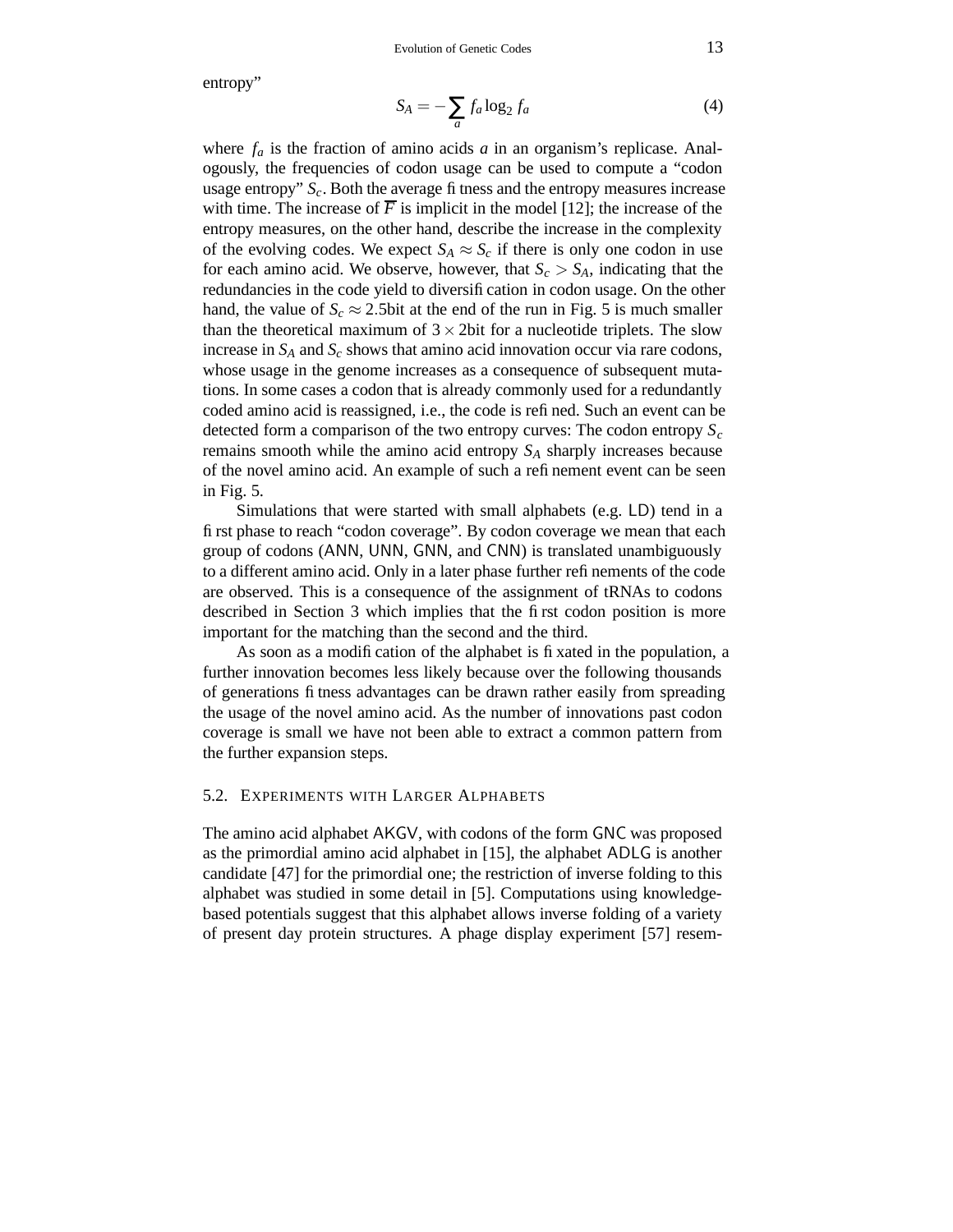

*Figure 6.* Coded amino acids as a function of time in six different runs that were started with three to five letter alphabets QLR (top row), ADLG (middle row), AKGV (lower left), and IKEAG (lower right).

bling the evolution of the SH3 domain (an important part of intracellular signaling) identified an alphabet consisting of two hydrophobic (I and A), two hydrophilic (K, E) and Glycine G as essentially sufficient to build the binding site.

Sauer and co-workers [10, 60] used the QLR alphabet for their work on random polypeptides. Inverse folding does not yield wild-type like *z*-scores for globular proteins [5]; this may not be surprising since Sauer's experimental QLR-peptides form multimeric structures. For unknown reasons it seems hard to expand the QLR alphabet in our simulation runs.

Starting from the larger alphabets yields in qualitatively the same end results as the simulations that were initiated with a two-letter alphabet: The final codes contain at most 7 coded amino-acids, Tab, I.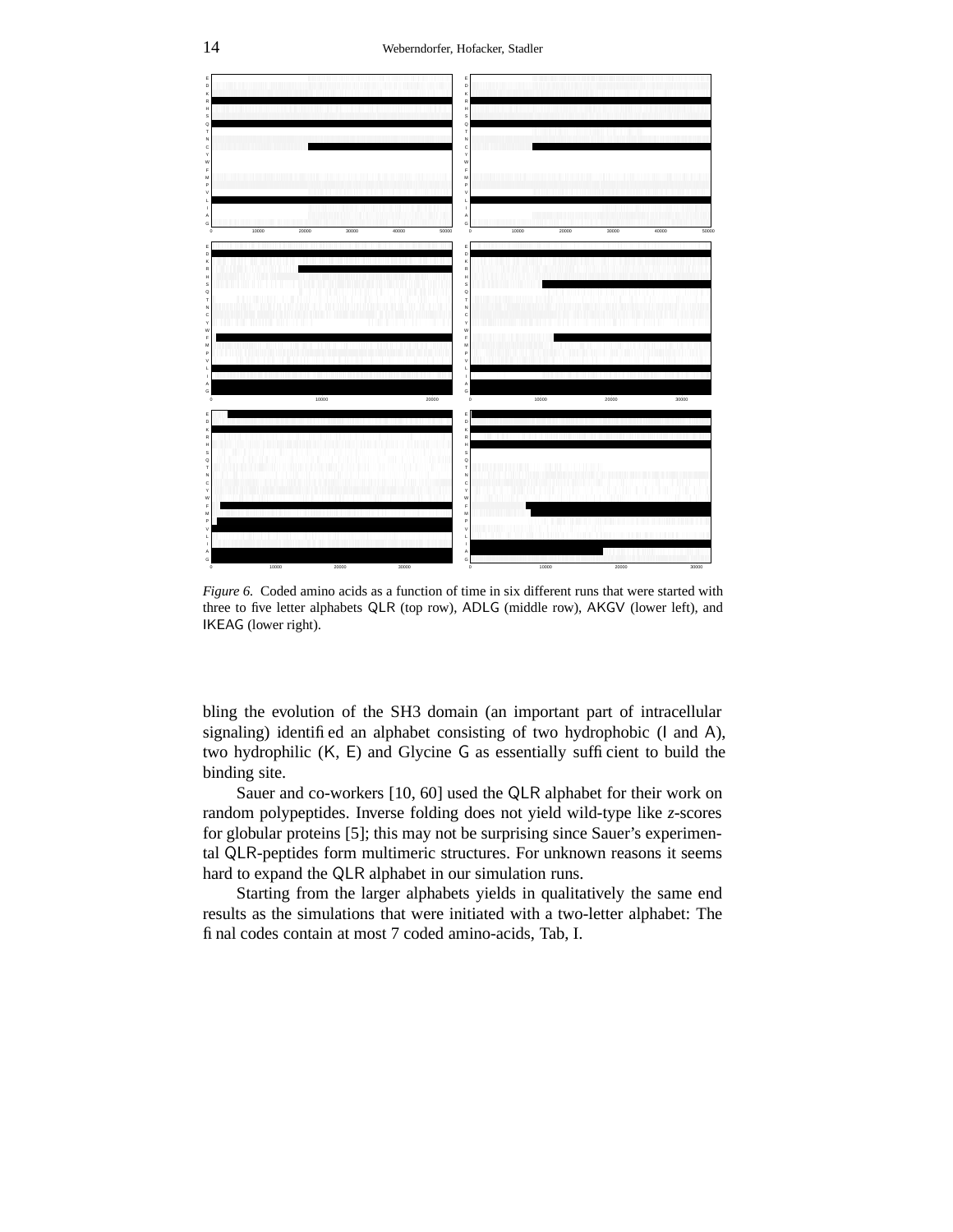

The model includes the possibility that the evolving organism fine-tune the mutation rate. We observe that the mutation rate decreases with with time so that the invention of additional amino acids become more and more unlikely. This can be understood by the fact that a reduction in mutation rate increases the population fitness by reducing the number of detrimental offspring. This self-adaptation of the mutation rate will require a more detailed investigation.

#### **6. Concluding Remarks**

We have described a mechanistic model of the evolution of simple genetic codes. Our simulations show that the increase in fitness that can be achieved with more diverse amino acid repertoires is sufficient to cause an increase of the alphabet size from two to about six or seven. The small size of the protein-coding part of our model genome (a single gene with only a few hundred amino acids, Fig. 4) implies that a moderate diversity of the amino acid alphabet is sufficient to produce very good sequences. We suspect that the inclusion of additional proteins in the fitness function will increase the potential fitness effects of further amino acid innovations.

In the computational setting presented in this contribution, at least, we were able to show that the genetic code can evolve. Our simulations tend to lead to codes that span the full range of polarities. We view this as an indication that the knowledge-based potentials underlying the evaluation of the protein's fitness are at least qualitatively reasonable.

In principle, simulations of the type presented here allow to test hypotheses on the origin of the genetic code, such as whether a particular property is evolved or incidental. However, even for the minimal organism presented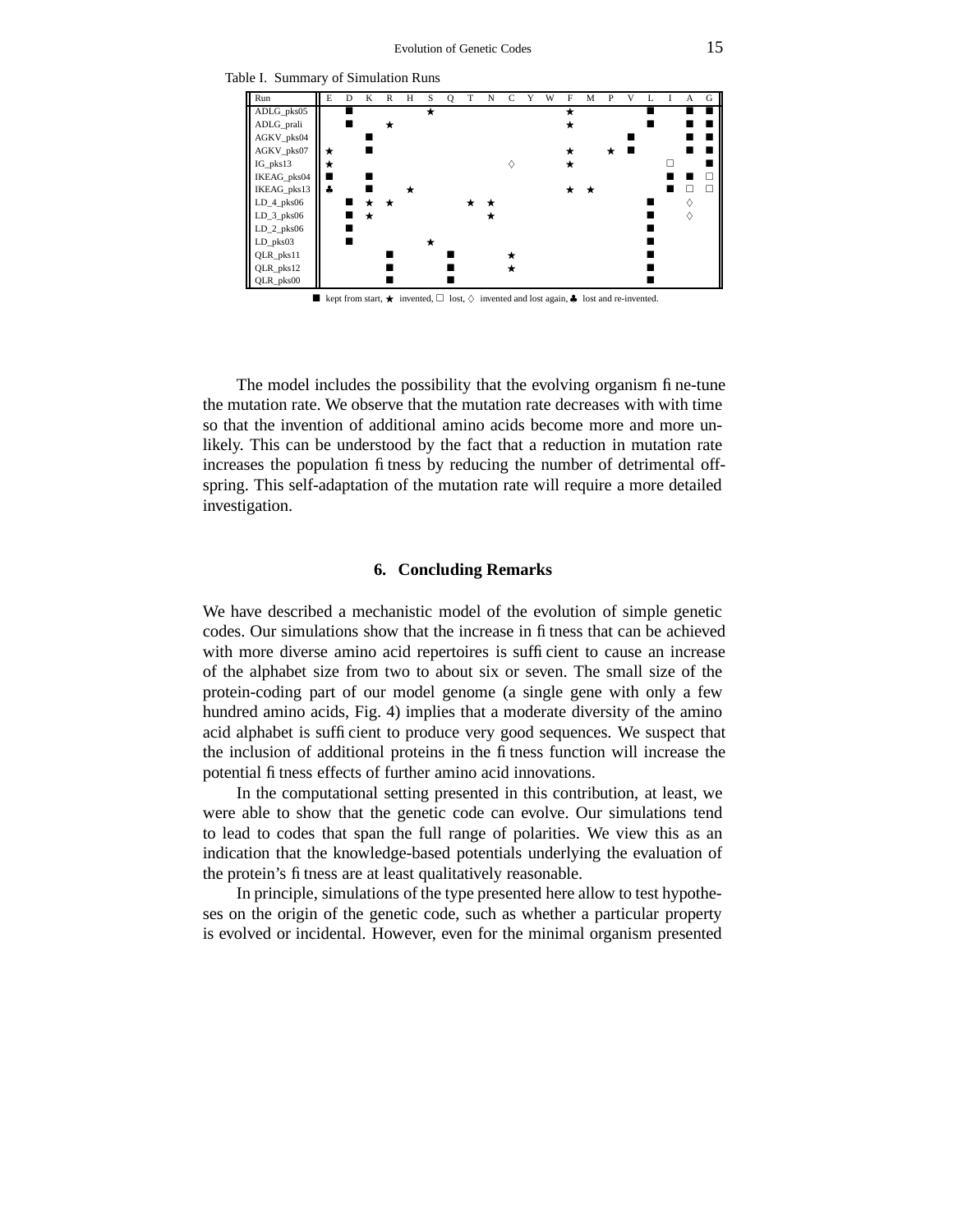here, the simulations require considerable computational effort. The data that we have accumulated so far are, for example, insufficient to test hypotheses about the optimality of the present-day code(s).

Further simulation with varied initial conditions may yield a realistic scenario for the expansion of the amino acid alphabet. Other questions will require extensions of the model. One might argue, for example, that the presentday code is optimized to allow rapid adaptation of proteins. But in order to optimize the code for "evolvability" our model would have to incorporate a time-dependent environment.

It will be interesting to see if extensions of the present models towards a more sophisticated protein machinery will indeed lead to a full set amino acids.

#### **References**

- 1. Aita, T., S. Urata, and H. Yuzuru: 2000, 'From amino acid landscape to protein landscape: analysis of genetic codes in terms of fitness landscape'. *J. Mol. Evol.* pp. 313–323.
- 2. Ancel, L. and W. Fontana: 2000, 'Plasticity, Evolvability and Modularity in RNA'. *J. of Exp. Zoology (Molecular and Developmental Evolution)* **288**, 242–283.
- 3. Andersson, S. G. and C. G. Kurland: 1995, 'Genomic evolution drives the evolution of the translation system'. *Biochem. Cell Biol.* **73**, 775–787.
- 4. Babajide, A., R. Farber, I. L. Hofacker, J. Inman, A. S. Lapedes, , and P. F. Stadler: 2001, 'Exploring Protein Sequence Space Using Knowledge Based Potentials'. *J. Theor. Biol.* **212**, 35–46.
- 5. Babajide, A., I. L. Hofacker, M. J. Sippl, and P. F. Stadler: 1997, 'Neutral Networks in Protein Space: A Computational Study Based on Knowledge-Based Potentials of Mean Force'. *Folding & Design* **2**, 261–269.
- 6. Bartel, D. P. and P. J. Unrau: 1999, 'Constructing an RNA world'. *Trends Biochem. Sci.* **24**, M9–M13.
- 7. Benner, S. A., A. D. Ellington, and A. Tauer: 1989, 'Modern Metabolism as a palimpsest of the RNA world'. *Proc. Natl. Acad. Sci. USA* **86**, 7054–7058.
- 8. Bowie, J. U., R. Luthy, and D. Eisenberg: 1991, 'A Method to Identify Protein Sequences That Fold into a Known Three-Dimensional Structure'. *Science* **253**, 164–170.
- 9. Commans, S. and A. Böck: 1999, 'Selenocysteine inserting tRNAs: an overview'. *FEMS Microbiology Reviews* **23**, 335–351.
- 10. Davidson, A. R. and R. T. Sauer: 1994, 'Folded proteins occur frequently in libraries of random amino acid sequences'. *Proc. Natl. Acad. Sci. (USA)* **91**, 2146–2150.
- 11. de Duve, C.: 1988, 'Transfer RNAs: the second genetic code'. *Nature* **333**, 117–118.
- 12. Eigen, M.: 1971, 'Selforganization of Matter and the Evolution of Macromolecules'. *Naturwiss.* **58**, 465–523.
- 13. Eigen, M., B. F. Lindemann, M. Tietze, R. Winkler-Oswatitsch, A. W. M. Dress, and A. von Haeseler: 1989a, 'How old is the genetic code? Statistical geometry of tRNA provides an answer'. *Science* **244**, 673–679.
- 14. Eigen, M., J. S. McCaskill, and P. Schuster: 1989b, 'The Molecular Quasi-Species'. *Adv. Chem. Phys.* **75**, 149–263.
- 15. Eigen, M. and P. Schuster: 1979, *The Hypercycle*. New York, Berlin: Springer-Verlag.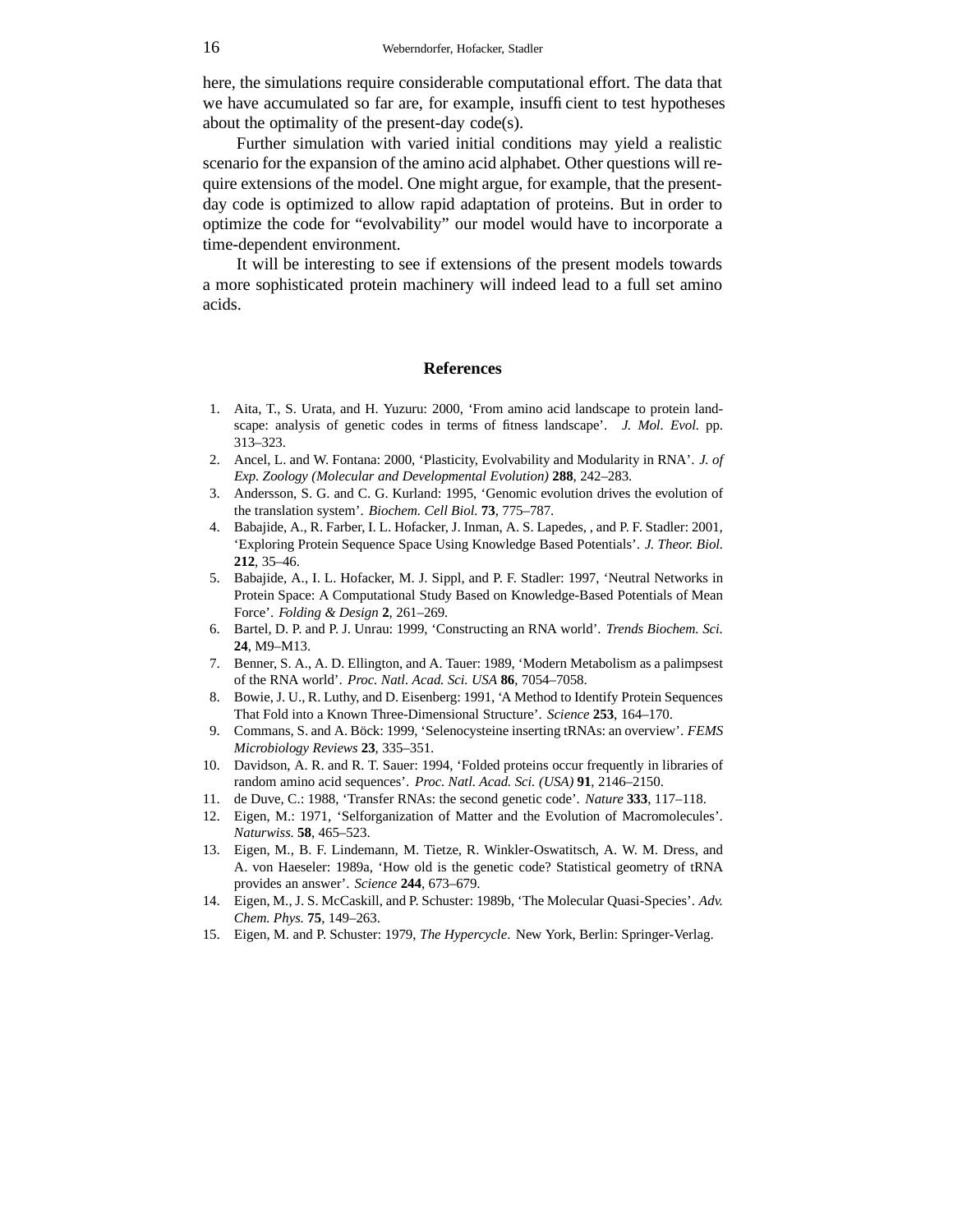- 16. Ermolaeva, M. D.: 2001, 'Synonymous Codon Usage in Bacteria'. *Curr. Issues Mol. Biol.* **3**, 91–97.
- 17. Fontana, W. and L. W. Buss: 1994, '"The Arrival of the Fittest":Towards a Theory of Biological Organisation'. *Bull. Math. Biol.* **56**(1), 1–64.
- 18. Fontana, W., W. Schnabl, and P. Schuster: 1989, 'Physical aspects of evolutionary optimization and adaption'. *Phys. Rev. A* **40**, 3301–3321.
- 19. Fontana, W. and P. Schuster: 1987, 'A computer model of evolutionary optimization'. *Biophysical Chemistry* **26**, 123–147.
- 20. Fontana, W. and P. Schuster: 1998, 'Continuity in Evolution: On the Nature of Transitions'. *Science* **280**, 1451–1455.
- 21. Freeland, S. J., R. D. Knight, L. F. Landweber, and L. D. Hurst: 2000, 'Early Fixation of an Optimal Genetic Code'. *Mol. Biol. Evol.* **17**, 511–518.
- 22. Gilbert, W.: 1986, 'The RNA World'. *Nature* **319**, 618.
- 23. Gillespie, D. T.: 1976, 'A General Method for Numerically Simulating the Stochastic Time Evolution of Coupled Chemical Reactions'. *J. Comput. Phys.* **22**, 403.
- 24. Goldberg, D. E. and K. Deb: 1991, 'A Comparative Analysis of Selection Schemes Used in Genetic Algorithms'. In: G. J. E. Rawlins (ed.): *Foundations of Genetic Algorithms*. San Mateo, CA, pp. 69–93.
- 25. Hampl, H., H. Schulze, and K. H. Nierhaus: 1981, 'Ribosomal components from Escherichia coli 50S subunits involved in the reconstitution of peptidyltransferase activity.'. *J. Biol. Chem.* **256**, 2284–2288.
- 26. Happel, R. and P. F. Stadler: 1999, 'Autocatalytic Replication in a CSTR and Constant Organization'. *J. Math. Biol.* **38**, 422–434.
- 27. Hendlich, M., P. Lackner, S. Weitckus, H. Floeckner, R. Froschauer, K. Gottsbacher, G. Casari, and M. J. Sippl: 1990, 'Identification of Native Protein Folds Amongst a Large Number of Incorrect Models — The Calculation of Low Energy Conformations from Potentials of Mean Force'. *J. Mol. Biol.* **216**, 167–180.
- 28. Hofacker, I. L., W. Fontana, P. F. Stadler, L. S. Bonhoeffer, M. Tacker, and P. Schuster: 1994, 'Fast Folding and Comparison of RNA Secondary Structures'. *Monatsh. Chem.* **125**, 167–188.
- 29. Husimi, Y.: 1989, 'Selection and Evolution in Cellstat'. *Adv. Biophys.* **25**, 1–43.
- 30. Huynen, M. A., P. F.Stadler, and W. Fontana: 1996, 'Smoothness within Ruggedness: The role of Neutrality in Adaptation'. *Proc. Natl. Acad. Sci. USA* **93**, 397–401.
- 31. Ibba, M. and D. Söll: 2001, 'The renaissance of aminoacyl-tRNA synthesis'. *EMBO reports* **2**, 382–387.
- 32. Jäschke, A.: 2001, 'RNA-catalyzed carbon-carbon bond formation'. *Biol. Chem.* **382**, 1321–1325.
- 33. Johnston, W. K., P. J. Unrau, M. J. Lawrence, M. E. Glasner, and D. P. Bartel: 2001, 'RNA-Catalyzed RNA Polymerization: Accurate and General RNA-Templated Primer Extension'. *Science* **292**, 1319–1325.
- 34. Kamtekar, S., J. M. Schiffer, H. Xiong, J. M. Babik, and M. H. Hecht: 1993, 'Protein design by binary patterning of polar and nonpolar amino acids'. *Science* **262**, 1680– 1685.
- 35. Khaitovich, P., A. S. Mankin, R. Green, L. Lancaster, and H. F. Noller: 1999, 'Characterization of functionally active subribosomal particles from *Thermus aquaticus*'. *Proc. Natl. Acad. Sci. U.S.A.* **96**, 85–90.
- 36. Knight, R. D., S. J. Freeland, and L. F. Landweber: 2001a, 'Rewiring the keyboard: evolvability of the genetic code.'. *Nat. Rev. Genet* **2**, 49–58.
- 37. Knight, R. D., S.J. Freeland, and L. F. Landweber: 2001b, 'A simple model based on mutation and selection explains trends in codon and amino-acid usage and GC composition within and across genomes.'. *Genome Biology* **2**, 1–13.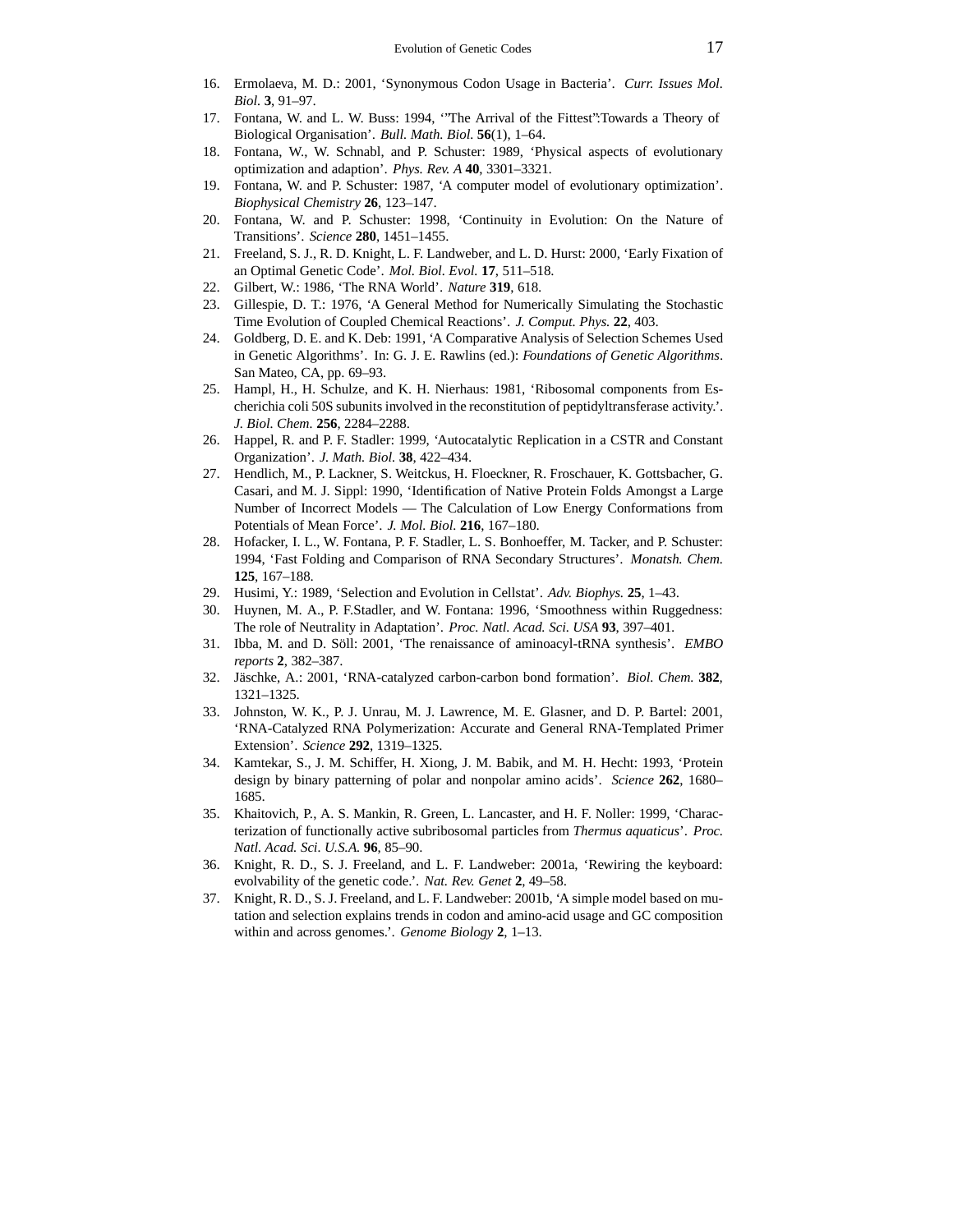- 38. Knight, R. D. and L. F. Landweber: 2000, 'The Early Evolution of the Genetic Code'. *Cell* **101**, 569–572.
- 39. Konecny, J., M. Eckert, M. Schöniger, and H. G. Ludwig: 1993, 'Neutral adaptation of the genetic code to double-strand coding'. *J. Mol. Evol.* **36**, 407–416.
- 40. Lee, N., Y. Bessho, K. Wei, J. W. Szostak, and H. Suga: 2000, 'Ribozyme-catalyzed tRNA aminoacylation'. *Nat. Struct. Biol* **7**, 28–33.
- 41. Leinfelder, W., E. Zehelein, M. A. Mandrand-Berthelot, and A. Bock: 1988, 'Gene for a novel tRNA species that accepts L-serine and cotranslationally inserts selenocysteine.'. *Nature* **331**, 723–725.
- 42. Lenski, R. E. and M. Travisano: 1994, 'Dynamics of Adaptation and Diversification: A 10,000-generation Experiment with Bacterial Populations'. *Proc. Natl. Acad. Sci. USA* **91**, 6808–6814.
- 43. Lewontin, R. C.: 1974, *The Genetic Basis of Evolutionary Change*. New York, New York: Columbia University Press.
- 44. Liu, D. R. and P. G. Schultz: 1999, 'Progress toward the evolution of an organism with an expanded genetic code'. *Proc. Natl. Acad. Sci. USA* **96**, 4780–4785.
- 45. Maeshiro, T. and M. Kimura: 1998, 'The role of robustness and changeability on the orgin and evolution of genetic codes'. *Proc. Natl. Acad. Sci. USA* **95**, 5088–5093.
- 46. McGinness, K. E. and G. F. Joyce: 2002, 'RNA-Catalyzed RNA Ligation on an External RNA Template'. *Chem. Biol.* **9**, 297–307.
- 47. Miller, S. L. and L. E. Orgel: 1974, *The Origin of Life on the Earth*. Prentice Hall.
- 48. Müller, G. B. and G. P. Wagner: 1991, 'Novelty in Evolution: Restructuring the Concept'. *Annu. Rev. Ecol. Syst.* **22**, 229–256.
- 49. Munson, P. J. and R. K. Singh: 1997, 'Statistical significance of hierarchical multi-body potentials based on Delauney tessellation and their application in sequence-structure alignment'. *Protein Sci.* **6**, 1467–1481.
- 50. Nelson, K. E., M. Levy, and S. L. Miller: 2000, 'Peptide nucleic acids rather than RNA may have been the first genetic molecule'. *Proc. Natl. Acad. Sci. USA.* **97**, 3868–3871.
- 51. Nitta, I., Y. Kamada, H. Noda, T. Ueda, and K. Watanabe: 1998, 'Reconstitution of Peptide Bond Formation with *Escherichia coli* 23S Ribosomal RNA Domains'. *Science* **281**, 666–669.
- 52. Osawa, S.: 1995, *Evolution of the genetic code*. Oxford: Oxford University Press.
- 53. Osawa, S., T. H. Jukes, K. Watanabe, and A. Muto: 1992, 'Recent evidence for evolution of the genetic code'. *Microbiol. Rev.* **56**, 229–264.
- 54. Penny, D. and A. Poole: 1999, 'The nature of the last common ancestor'. *Curr. Opin. Genet. Devel.* **9**, 672–699.
- 55. Ramakrishnan, V. and P. B. Moore: 2001, 'Atomic structures at last: the ribosome in 2000'. *Curr. Opinions Struct. Biol.* **11**, 144–154.
- 56. Ribas de Pouplana, L., R. J. Turner, B. A. Steer, and P. Schimmel: 1998, 'Genetic Code Origins: tRNAs older than their synthethases?'. *Proc. Natl. Acad. Sci. USA* **95**, 11295– 11300.
- 57. Riddle, D. S., J. V. Santiago, S. T. Bray-Hall, N. Doshi, V. P. Grantcharova, Q. Yi, and D. Baker: 1997, 'Functional rapidly folding proteins from simplified amino acid sequences.'. *Nat. Struct. Biol* **10**, 805–809.
- 58. Rodin, S. N. and S. Ohno: 1997, 'Four primordial model of tRNA-synthase recognition, determined by the (G,C) operational code'. *Proc. Natl. Acad. Sci. USA* **94**, 5183–5188.
- 59. Roth, A. and R. R. B. Breaker: 1998, 'An amino acid as a cofactor for a catalytic polynucleotide'. *Proc. Natl. Acad. Sci. USA* **95**, 6027–6031.
- 60. Sauer, R. T.: 1996, 'Protein folding from a combinatorial perspective'. *Folding & Design* **1**, R27–R29.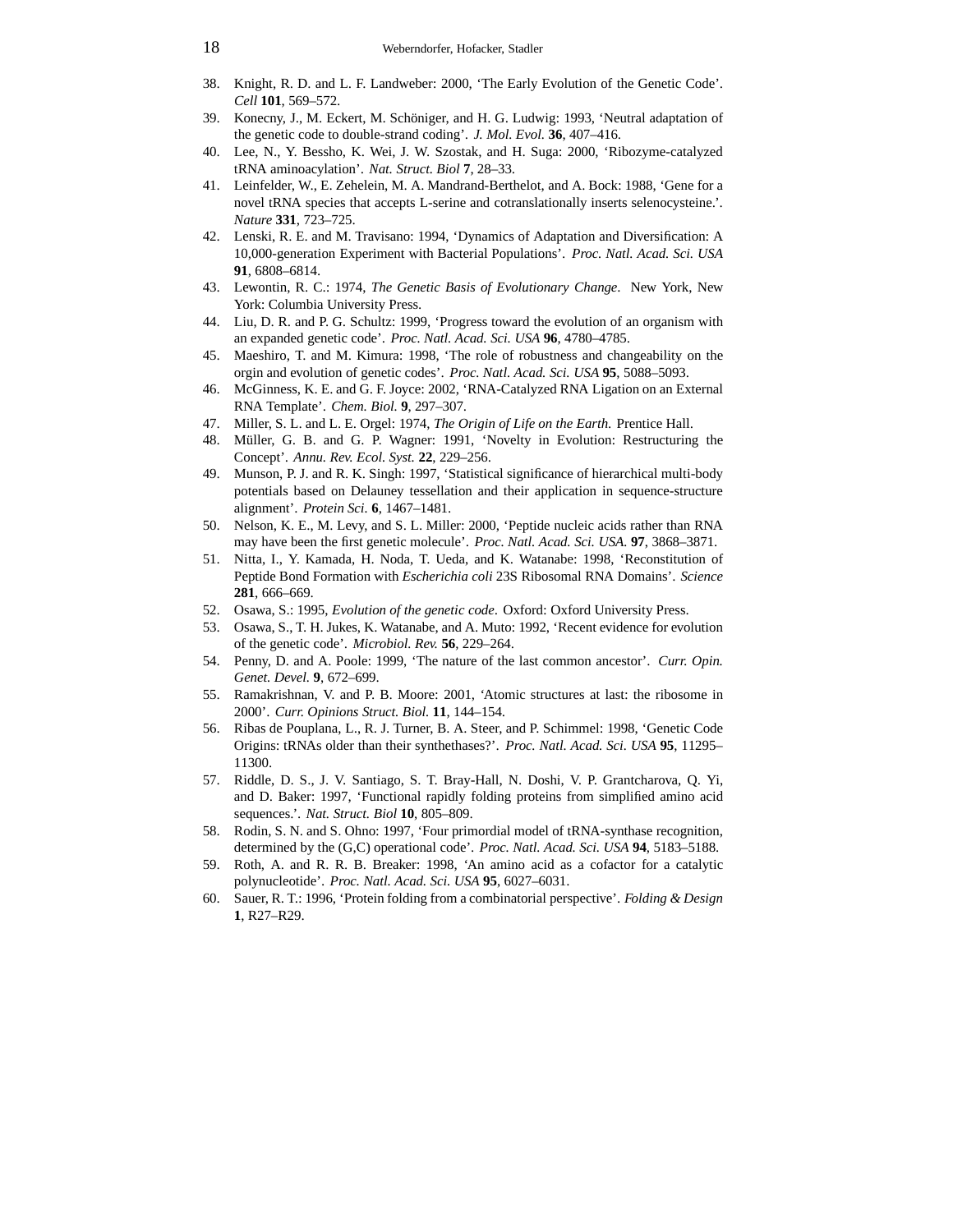- 61. Schimmel, P., R. Giegé, D. Moras, and S. Yokoyama: 1993, 'An operational RNA code for amino acids and possible relationship to genetic code'. *Proc. Natl. Acad. Sci. USA* **90**, 8763–8768.
- 62. Schuster, P., W. Fontana, P. F. Stadler, and I. L. Hofacker: 1994, 'From Sequences to Shapes and Back: A case study in RNA secondary structures'. *Proc. Roy. Soc. Lond. B* **255**, 279–284.
- 63. Shibata, T., T. Nishinaka, T. Mikawa, H. Aihara, H. Kurumizaka, S. Yokoyama, and Y. Ito: 2001, 'Homologous genetic recombination as an intrinsic dynamic property of a DNA structure induced by RecA/Rad51-family proteins: A possible advantage of DNA over RNA as genomic material'. *Proc. Natl. Acad. Sci. USA* **98**, 8425–8432.
- 64. Singh, R. K., A. Tropsha, and I. I. Vaisman: 1996, 'Delauney Tessellation of Proteins: Four Body Nearest Neighbor Propensity of Amino Acid Residues'. *J. Comp. Biol.* **3**, 213–221.
- 65. Sippl, M. J.: 1990, 'Calculation of Conformational Ensembles from Potentials of Mean Force — An Approach to the Knowledge-based Prediction of Local Structures in Globular Proteins'. *J. Mol. Biol.* **213**, 859–883.
- 66. Sippl, M. J.: 1993, 'Recognition of Errors in Three-Dimensional Structures of Proteins'. *Proteins* **17**, 355–362.
- 67. Soukup, G. A. and R. R. Breaker: 2000, 'Allosteric nucleic acid catalysis'. *Curr. Opin. Struct. Biol.* **10**, 318–325.
- 68. Sousa, R., Y. J. Chung, J. P. Rose, and B. C. Wang: 1993, 'Crystal structure of bacteriophage T7 RNA polymerase at 3.3Å resolution'. *Nature* **364**, 593–599.
- 69. Spiegelman, S.: 1971, 'An Approach to Experimental Analysis of Precellular Evolution'. *Quart. Rev. Biophys.* **4**, 213–253.
- 70. Srinivasan, G., C. M. James, and J. A. Kryzcki: 2002, 'Pyrrolysine Encoded by UAG in Archea: Charging of a UAG-decoding specialized tRNA'. *Science* **296**, 1459–1462.
- 71. Stadler, B. M. R., P. F. Stadler, G. Wagner, and W. Fontana: 2001, 'The topology of the possible: Formal spaces underlying patterns of evolutionary change'. *J. Theor. Biol.* **213**, 241–274.
- 72. Szathmáry, E.: 1999, 'The origin of the genetic code: amino acids as cofactors in the RNA world'. *Trends Genet.* **15**, 223–229.
- 73. Szostak, J. W. and A. D. Ellington: 1993, '*In Vitro* Selection of Functional RNA Sequences'. In: R. F. Gesteland and J. F. Atkins (eds.): *The RNA World*. Plainview, NY: Cold Spring Harbor Laboratory Press, pp. 511–533.
- 74. Wagner, A.: 1996, 'Does evolutionary plasticity evolve?'. *Evolution* **50**, 1008–1023.
- 75. Wagner, A.: 1999, 'Redundant gene functions and natural selection'. *J. Evol. Biol.* **12**, 1–16.
- 76. Wagner, A.: 2002, 'Selection and gene duplication: a view from the genome'. *Genome Biology* **3**, 1012.1–1012.3.
- 77. Wagner, A. and P. F. Stadler: 1999, 'Viral RNA and Evolved Mutational Robustness'. *J. Exp. Zool./ MDE* **285**, 119–127. Santa Fe Institute preprint 99-02-010.
- 78. Wagner, G. P. and L. Altenberg: 1996, 'Complex adaptations and the evolution of evolvability'. *Evolution* **50**, 967–976.
- 79. Weberndorfer, G.: 2002, 'Computational Models ofthe Genetic Code Evolution Based on Empirical Potentials'. Ph.D. thesis, Univ. of Vienna.
- 80. Weberndorfer, G., I. L. Hofacker, and P. F. Stadler: 1999, 'An Efficient Potential for Protein Sequence Design'. In: *Computer Science in Biology*. Bielefeld, D, pp. 107–112. Proceedings of the GCB'99, Hannover, D.
- 81. Woese, C.: 1998, 'The universal ancestor'. *Proc. Natl. Acad. Sci. USA* **95**, 6854–6859.
- 82. Yarus, M.: 1999, 'Boundaries for an RNA World'. *Curr. Opinions Chem. Biol.* **3**, 260– 267.